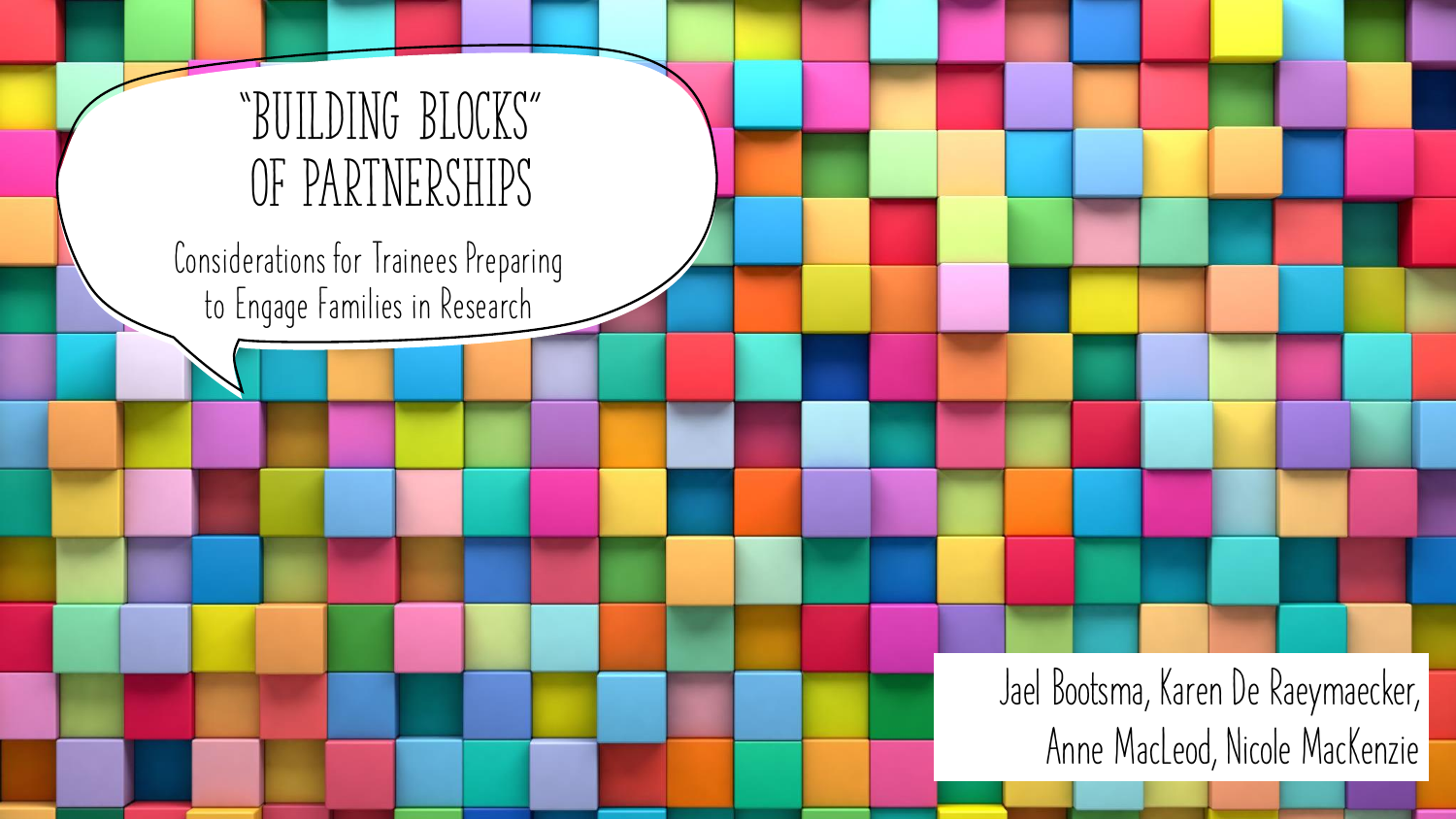# **Building blocks of partnership: a trainee guide**

**Trainees are in a "sensitive period" in learning how to do research and engage families in their work. This stage of career development presents a perfect opportunity to integrate this practice into your toolbox of research methods practices and begin establishing this practice in your process!**

**We know that trainees need for more resources to learn about how to engage in partnership, even as a starting place. We hope this guide will help you locate resources, both physical and interpersonally, to help you along in your journey of developing Family Engagement in Research (FER) practicesduring your training.**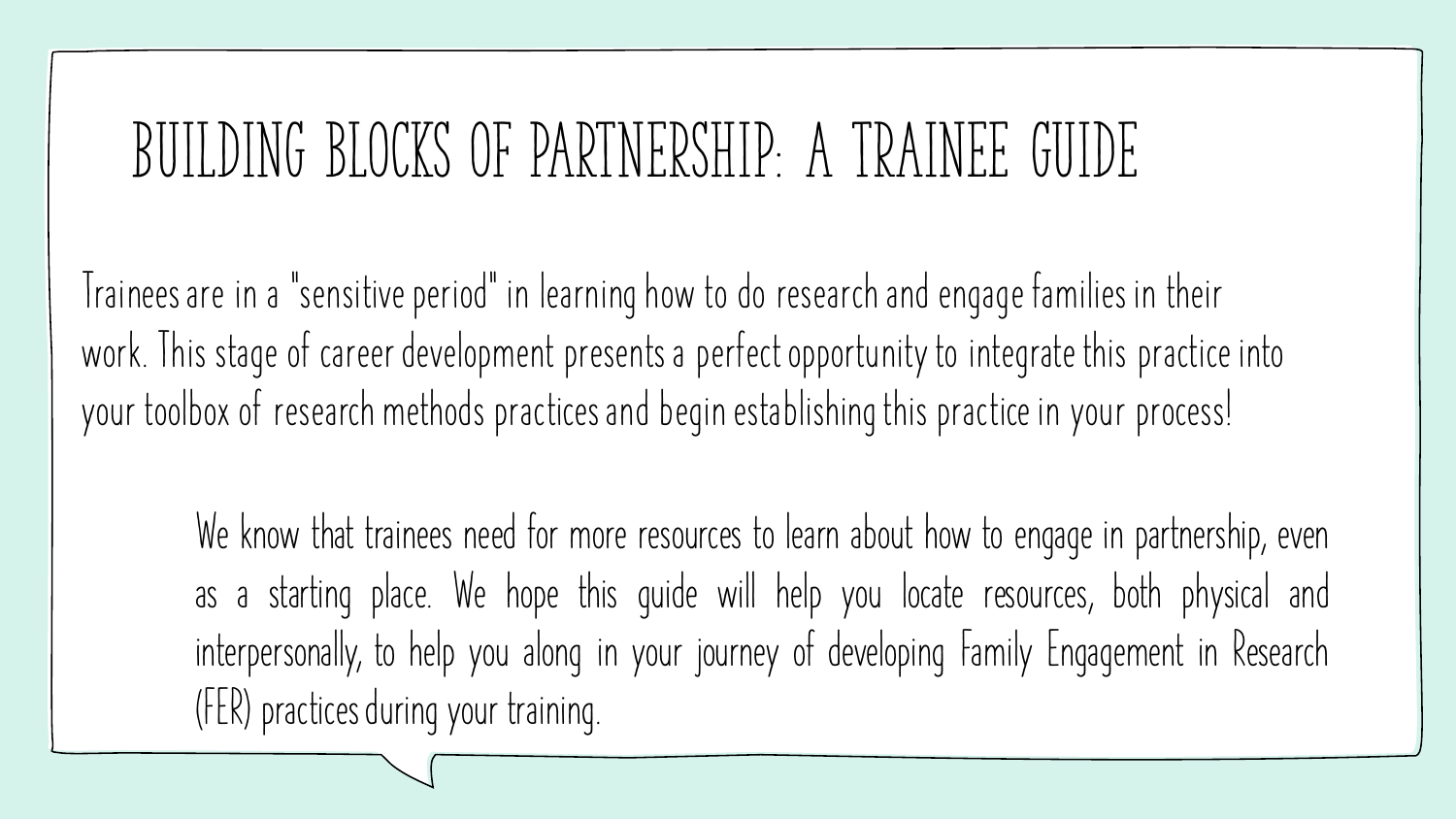### "Building Blocks" of Partnerships: Considerations for Trainees Preparing to Engage Families in Research

骤

amily engagement in research (FER) moves cundaries by giving fomilies a voice in research, hat many trainees do not know where to start eveloping skills in engaging families in research)

here blocks are yours to huild with - take what row meed, in the order that works for your project nd learning, to take steps toward developing ractices for meaningfully engaging families in esearchi

### **General Recommendations**

- Family members' help can be used in determining relevant research questions or disseminating knowledge!
- . Do not let the amount of 'extra' FERwork discourage you! It's ok to start small with 'JUST' ONE family member.
- . The personal experiences of a family 鬻 member may not necessarily generaliz to the whole target group of your research. Choose wisely!

#### Determine your questions and aims

- . How can the inclusion of family partners uncover. questions related to your objectives?
- . What type of family member are you interested in (e.g., child, parent, sibling)?
- . How will family partners be involved?

### Search for partners

- Consider reaching out to:
- . Family groups and research organizations
	- . E.g., Solutions for Kids in Pain, CanChild . E.g., your provincial Supporting Patient
- Oriented Research (SPOR) proup · Clinical or school settings (e.g., care teams at haspitals, school boards)
- . Social Media (e.g., odvertising vio ConChild on Twitter)

**Trainee Mentorship in Developing Family Partnerships:** 

Seek menton/hip opportunities:

- \* Research supervisors:
- \* Formal training programs
- \* E.g., Family Engagement in Research (CanChR&/McMaster University)
- . E.s., Potient Orlented Research Controllent in Child Health (PORCO): Child-Bright Network)

#### · Experts in your field

· Seek researchers in your field who are: champions in FERI-

### . Your traines groups and research

### organizations

\* Your trainee peers may have expertise in FER. and can offer advice.

Created for the McMaster University, CanChild, and Kids Brain Health Network Family Engagement in Research Program

Nicole MacKenzie, Karen De Raeymaecker, Jael Bootsma & Anne MacLeod

### McMaster University **Big**



### **Collaboration**

. Communicate about expectations and preferences EARLY AND OFTEN. Consider using the Involvement Matrix.



- . Family partners may have competing demands and their situation or availability can change suddenly.
	- . Build flexibility into your plans: things will often take longer than you think.
	- \* Consider that your schedule may need to be outside your typical working hours.

### **Managing Expectations**

brain health

- . Families do not want to spend time sharing ideas that cannot happen!
	- . Be clear about the givens and realities of the project (e.g., compensation, project priorities)
	- . Discuss what makes it valuable for them to participate and try to accommodate for that. Think outside the boa!

#### Links for Officerdes

Https://Hesearchgate.net/publication/32224555\_Early\_career\_researchers'\_perspectiv et\_and\_roles\_in\_patient-priethed\_research https://arunx.canchild.ca/en/reosanch-in-practice/family-angagement #ttgs: j/jaurnals.sagepuis.com/doi/ats/18.1177/08404704177445687jaurnatCode+hmfs

https://www.kcrutracht.nt/involvement-matrix

These building blocks are yours to build with! Build with the blocks you need, when you need them, and in the order you need them in. There is no one

approach to building your practice in engaging families in research!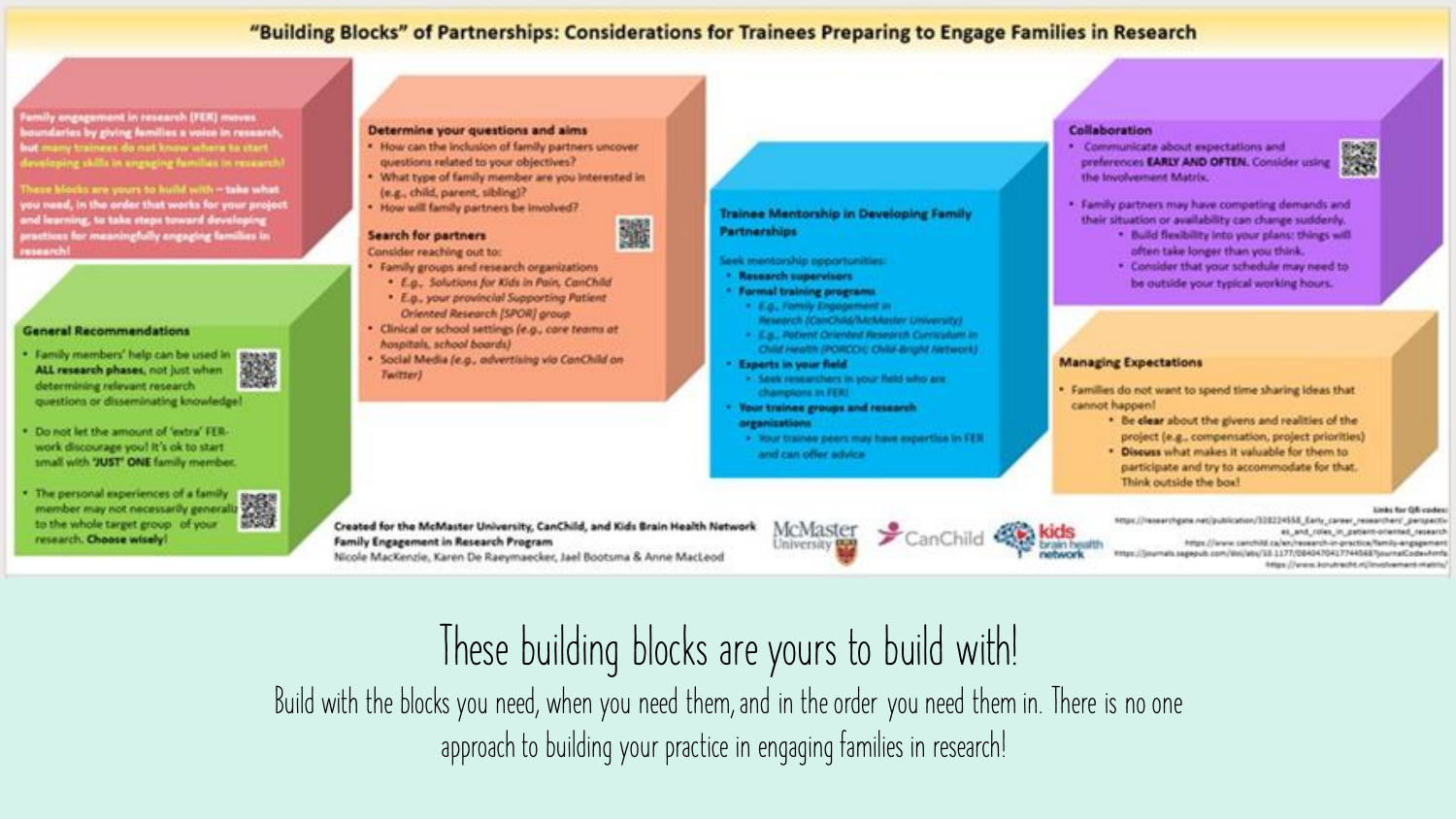# **How to use these blocks**

**These blocks can be used as springboard for discussion with your committee as you discuss how family partners can be incorporated into your research.**

**They can also be used as you develop your dissertation plan, to help embed different learning and outreach objectives.**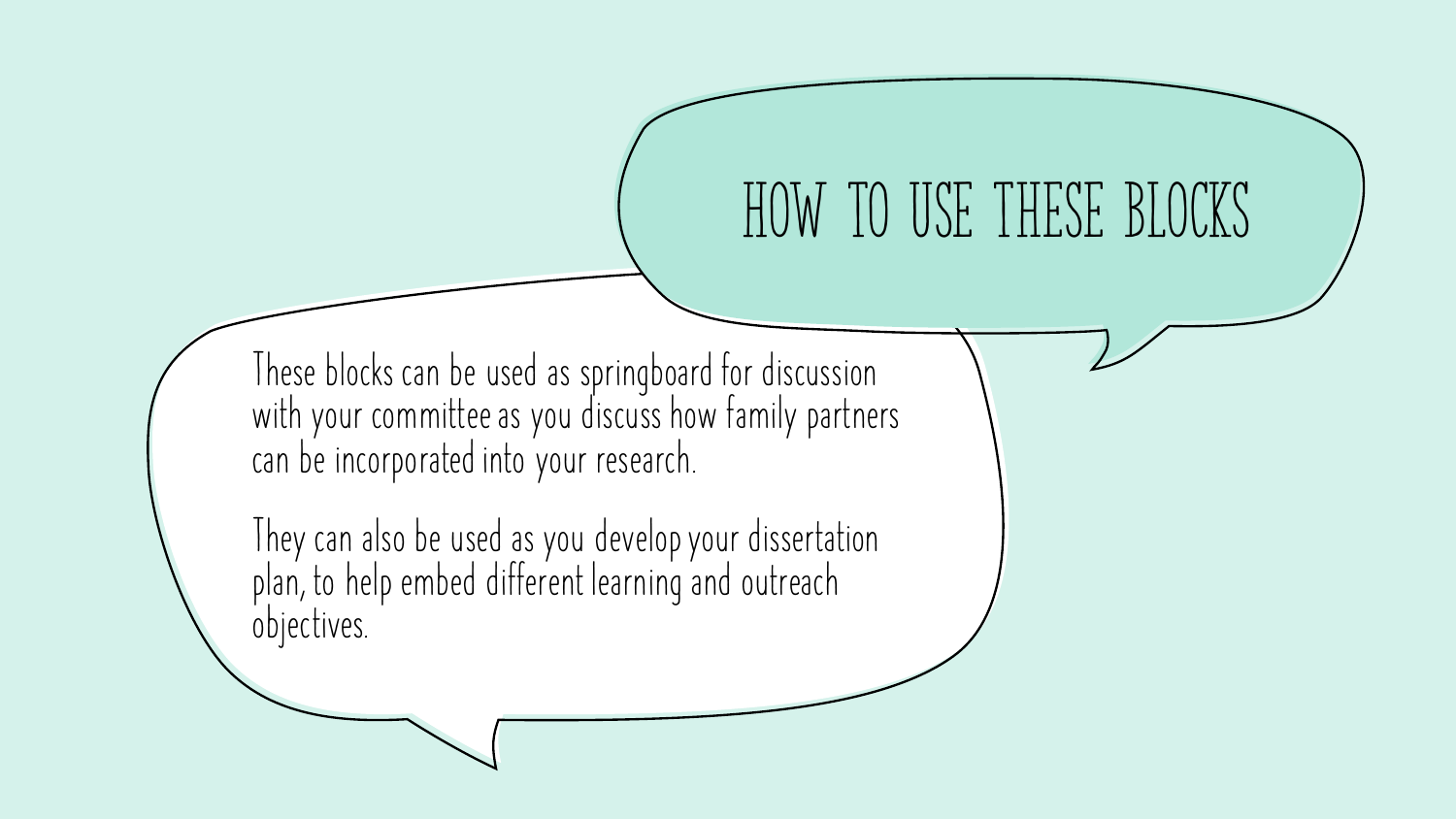# **General Recommendations**

- **Validates that starting small is okay**
- **Highlights the role of personal experience in the partnership process**
- **Shares resources on taking some early steps and starting small**

## **General Recommendations**

• Family members' help can be used in ALL research phases, not just when determining relevant research questions or disseminating knowledge!



- Do not let the amount of 'extra' FERwork discourage you! It's ok to start small with 'JUST' ONE family member.
- The personal experiences of a family member may not necessarily generalize to the whole target group of your research. Choose wisely!

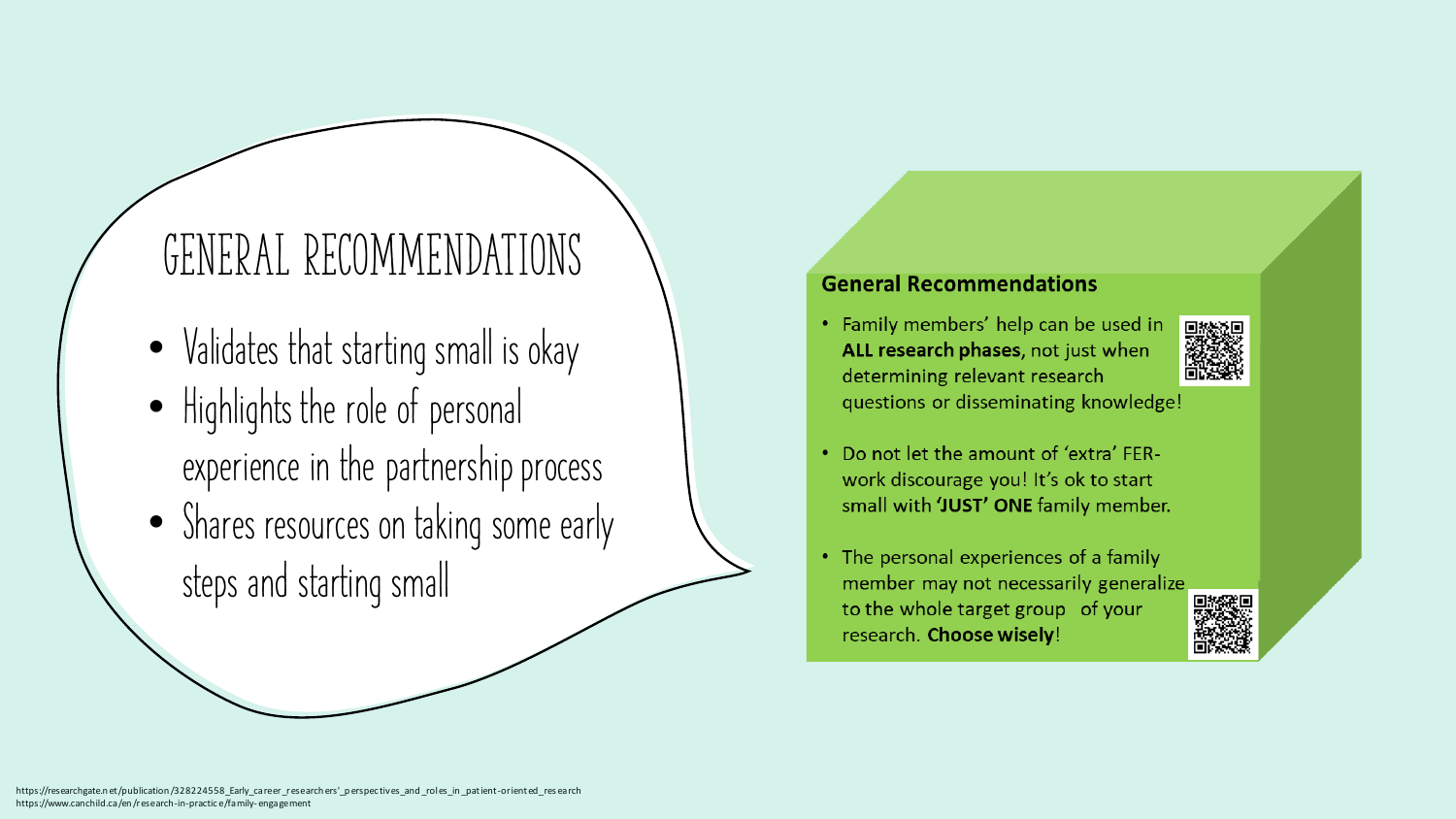## Determine your questions and aims

- How can the inclusion of family partners uncover questions related to your objectives?
- What type of family member are you interested in (e.g., child, parent, sibling)?
- How will family partners be involved?

## **Search for partners**



Consider reaching out to:

- Family groups and research organizations
	- E.g., Solutions for Kids in Pain, CanChild
	- E.g., your provincial Supporting Patient **Oriented Research [SPOR] group**
- Clinical or school settings (e.g., care teams at hospitals, school boards)
- · Social Media (e.g., advertising via CanChild on Twitter)

# DETERMINING QUESTIONS **and aims**

- **Consider how partners can be involved at the question development stage**
- **Include diversity of family members who can assist in developing new and relevant questions of interest to other populations, and whom may also then contribute to, and/or benefit from your research**
- **Seek partners in a variety of spaces – this can also support endeavors to ensure a breadth of families are included in your work**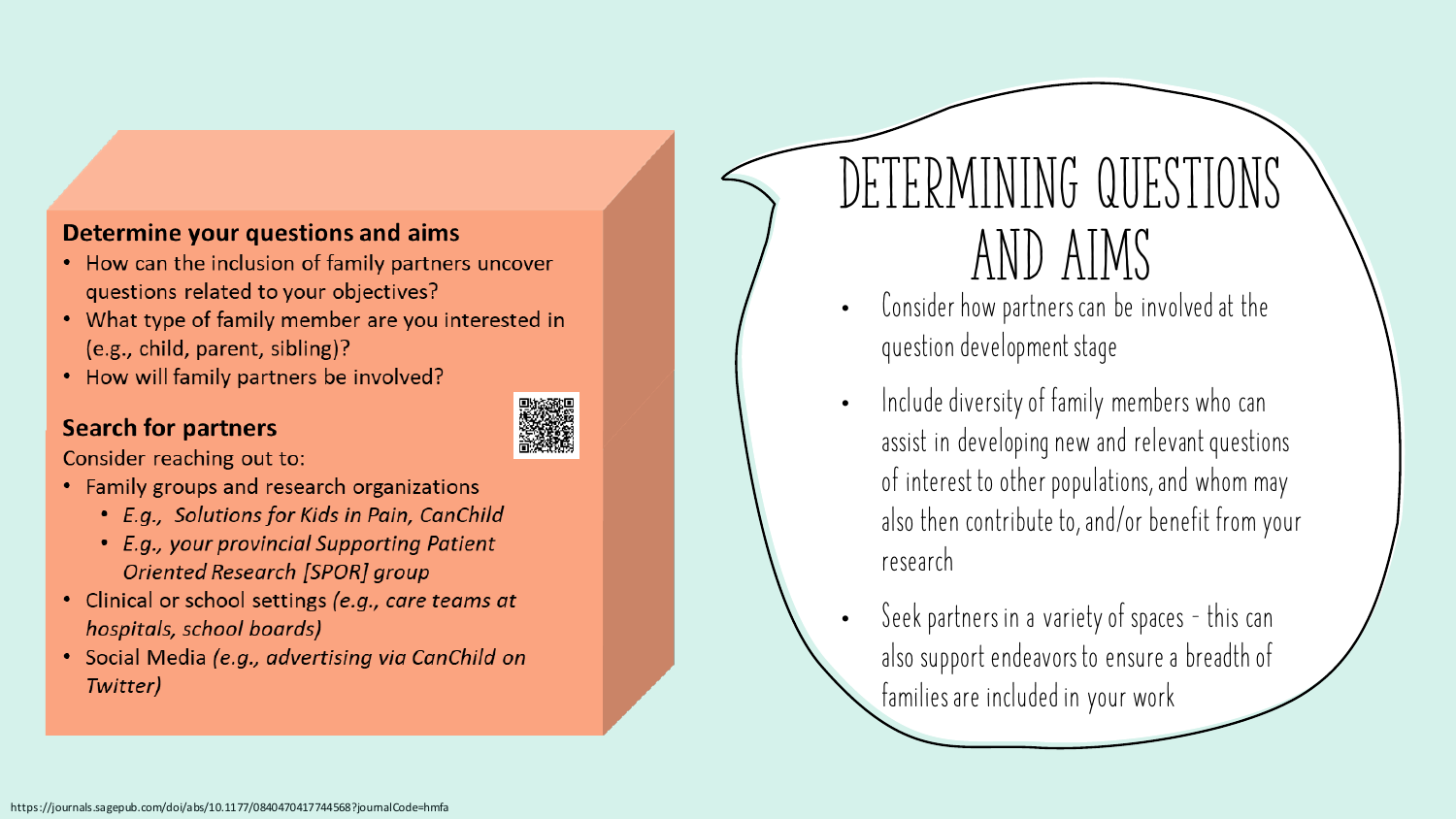# TRAINEE MENTORSHIP IN DEVELOPING FAMILY PARTNERSHIPS

- Outlines where trainees can look for  $\bullet$ mentorship on partnership
- Highlights the role of peer support and learning to help establish the role of communities of trainees to not only learn more in the moment, but contribute knowledge to the "next qeneration" of researchers

## **Trainee Mentorship in Developing Family Partnerships**

Seek mentorship opportunities:

- Research supervisors
- Formal training programs
	- E.g., Family Engagement in **Research (CanChild/McMaster University)**
	- E.g., Patient Oriented Research Curriculum in Child Health (PORCCH; Child-Bright Network)
- Experts in your field
	- Seek researchers in your field who are champions in FER!
- Your trainee groups and research organizations
	- Your trainee peers may have expertise in FER and can offer advice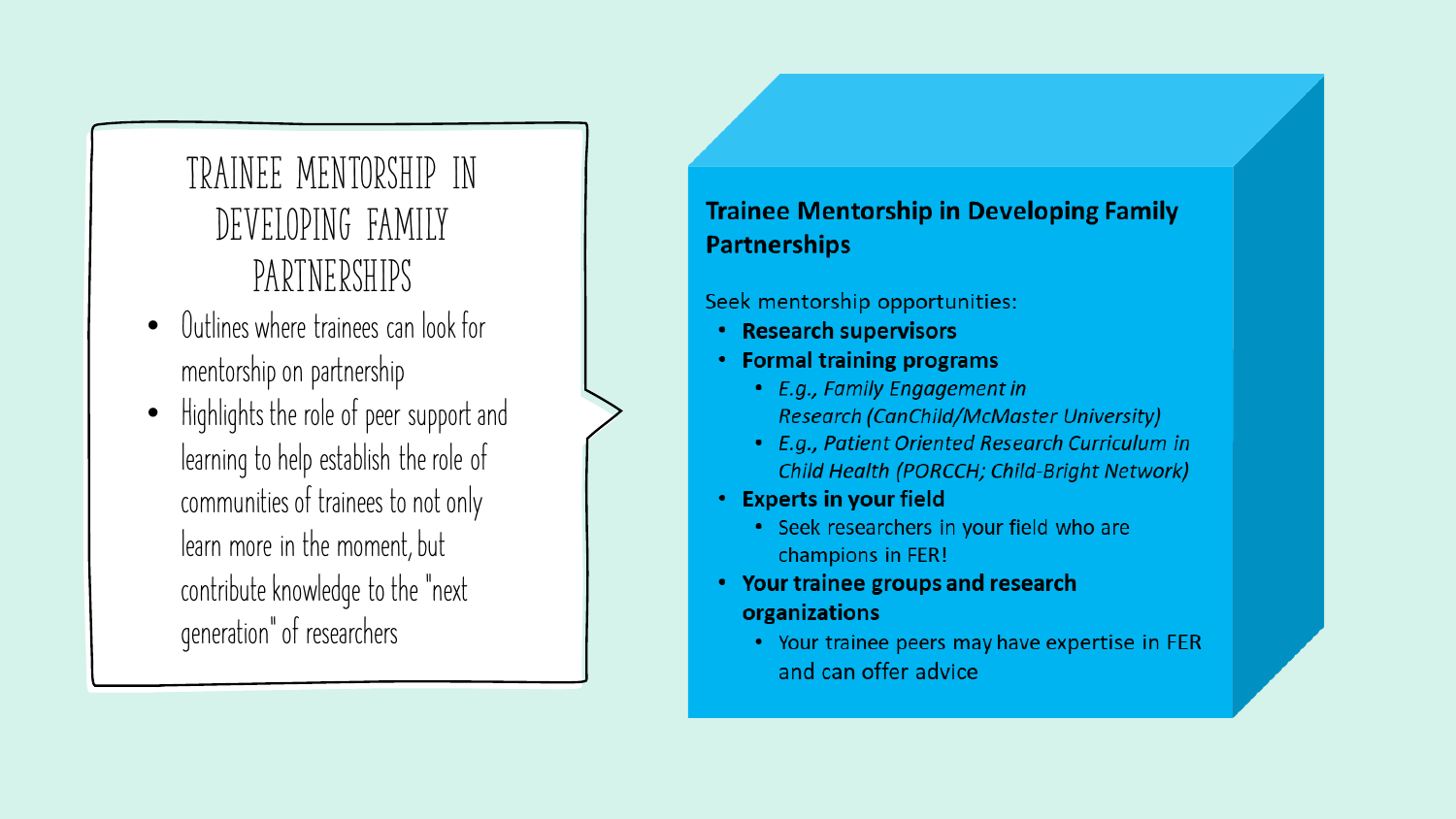### **Collaboration**

Communicate about expectations and preferences EARLY AND OFTEN. Consider using the Involvement Matrix.



- Family partners may have competing demands and their situation or availability can change suddenly.
	- Build flexibility into your plans: things will often take longer than you think.
	- Consider that your schedule may need to be outside your typical working hours.

# **Collaboration**

- **Shares the importance of early and frequent communication around ideas, in addition to resources that support engagement**
- **Reminds that collaboration = flexibility in expectations**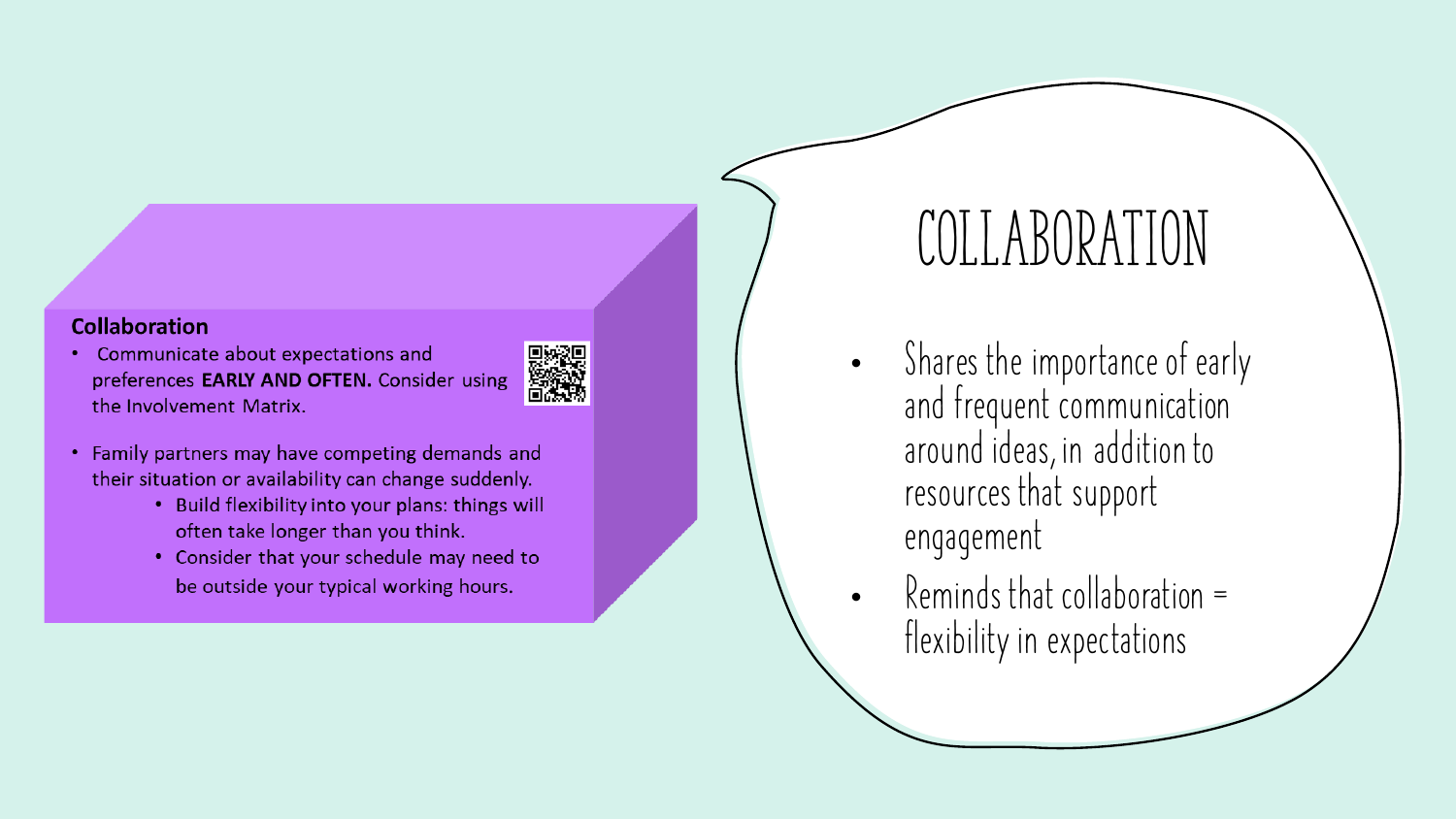# **Managing expectations**

- **Strategies for setting expectations and how to manage when the end result looks different**
- **Key aspects of conversations to have with partners about the research process at the outset**

## **Managing Expectations**

- Families do not want to spend time sharing ideas that cannot happen!
	- Be clear about the givens and realities of the project (e.g., compensation, project priorities)
	- Discuss what makes it valuable for them to participate and try to accommodate for that. Think outside the box!